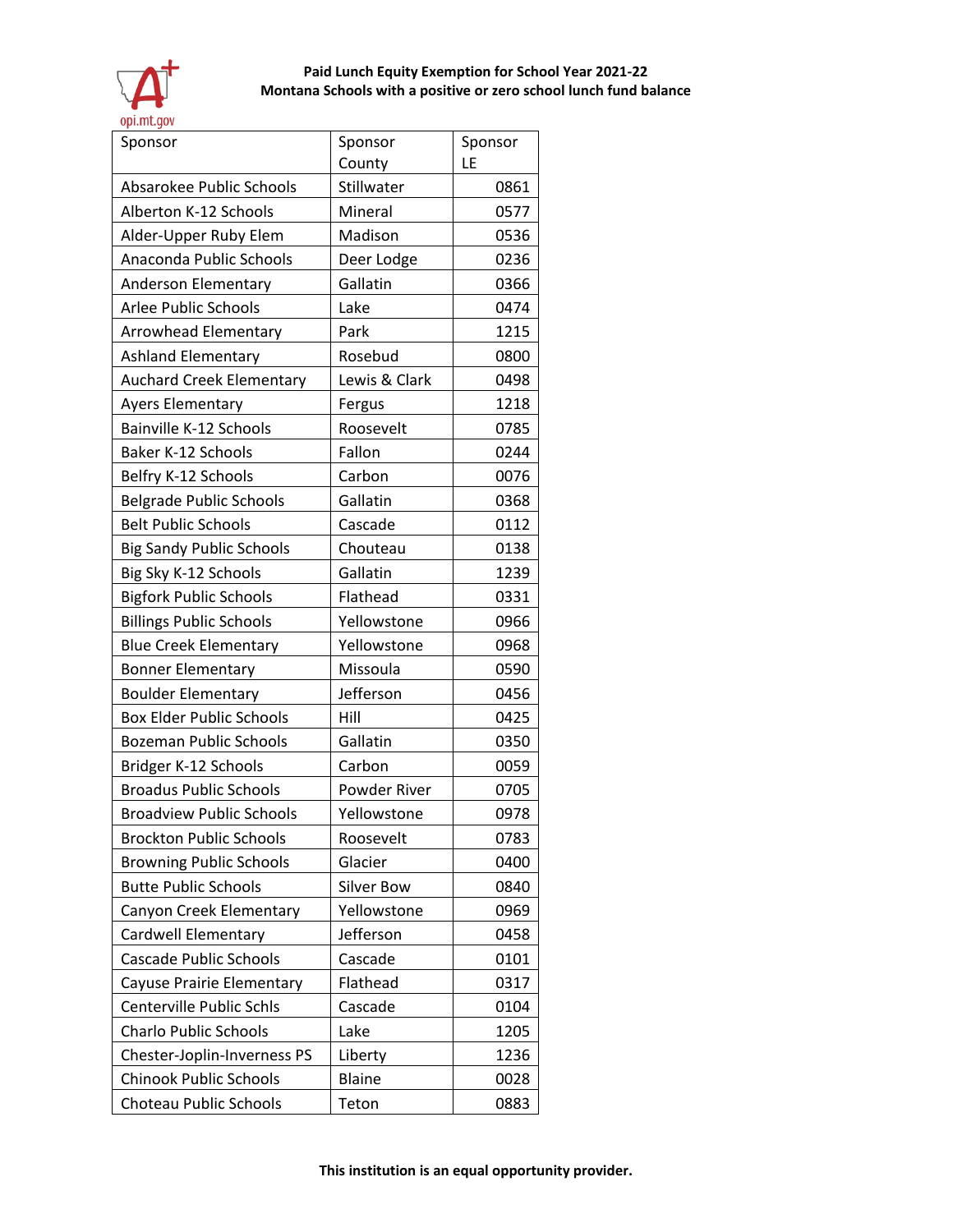

| Sponsor                          | Sponsor       | Sponsor |
|----------------------------------|---------------|---------|
|                                  | County        | LE      |
| <b>Circle Public Schools</b>     | McCone        | 0548    |
| Clancy Elementary                | Jefferson     | 0452    |
| <b>Clinton Elementary</b>        | Missoula      | 0595    |
| <b>Colstrip Public Schools</b>   | Rosebud       | 0796    |
| Columbia Falls Pub Schls         | Flathead      | 0313    |
| <b>Columbus Public Schools</b>   | Stillwater    | 0848    |
| <b>Conrad Public Schools</b>     | Pondera       | 0674    |
| Corvallis K-12 Schools           | Ravalli       | 0731    |
| <b>Culbertson Public Schools</b> | Roosevelt     | 0778    |
| Custer K-12 Schools              | Yellowstone   | 0975    |
| <b>Cut Bank Public Schools</b>   | Glacier       | 0402    |
| Darby K-12 Schools               | Ravalli       | 0740    |
| Davey Elementary                 | Hill          | 0424    |
| Deer Lodge Elementary            | Powell        | 0712    |
| Deer Park Elementary             | Flathead      | 0307    |
| <b>Denton Public Schools</b>     | Fergus        | 0281    |
| <b>DeSmet Elementary</b>         | Missoula      | 0592    |
| <b>Dillon Elementary</b>         | Beaverhead    | 0005    |
| Dixon Elementary                 | Sanders       | 0809    |
| Dodson K-12                      | Phillips      | 0648    |
| <b>Drummond Public Schools</b>   | Granite       | 0419    |
| Dutton/Brady K-12 Schools        | Teton         | 1235    |
| East Glacier Park Elem           | Glacier       | 0404    |
| East Helena Public Schools       | Lewis & Clark | 1240    |
| Ekalaka Public Schools           | Carter        | 0087    |
| <b>Elder Grove Elementary</b>    | Yellowstone   | 0972    |
| <b>Elliston Elementary</b>       | Powell        | 0719    |
| <b>Elysian Elementary</b>        | Yellowstone   | 0981    |
| Ennis K-12 Schools               | Madison       | 0546    |
| Eureka Public Schools            | Lincoln       | 0527    |
| Evergreen Elementary             | Flathead      | 0339    |
| <b>Fairfield Public Schools</b>  | Teton         | 0890    |
| <b>Fairview Public Schools</b>   | Richland      | 0750    |
| <b>Fishtail Elementary</b>       | Stillwater    | 0853    |
| Florence-Carlton K-12 Schls      | Ravalli       | 0743    |
| Forsyth Public Schools           | Rosebud       | 0790    |
| Fort Benton Public Schls         | Chouteau      | 0133    |
| <b>Fortine Elementary</b>        | Lincoln       | 0529    |
| <b>Frazer Public Schools</b>     | Valley        | 0927    |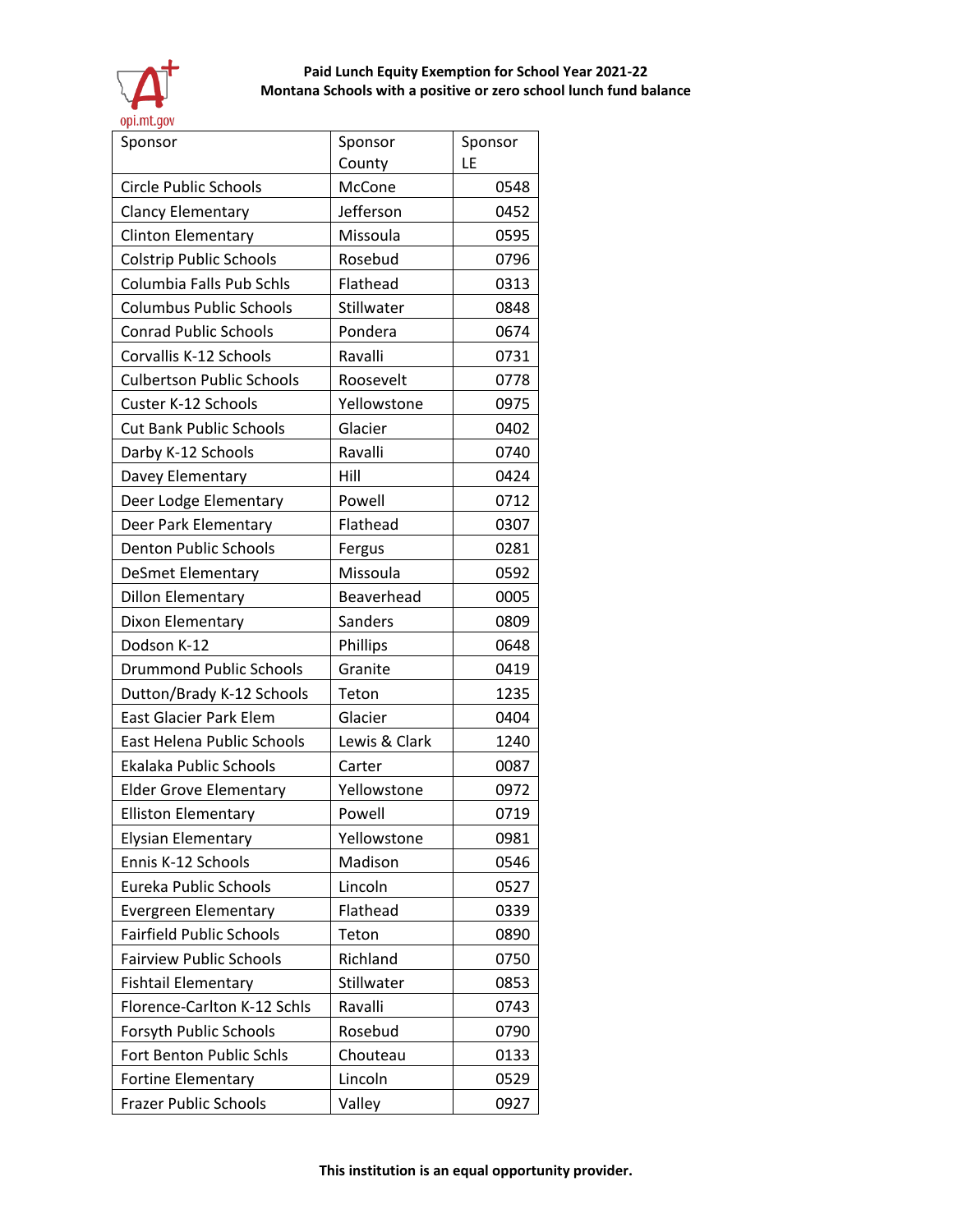

| Sponsor                         | Sponsor             | Sponsor |
|---------------------------------|---------------------|---------|
|                                 | County              | LE      |
| Frenchtown K-12 Schools         | Missoula            | 0599    |
| <b>Froid Public Schools</b>     | Roosevelt           | 0787    |
| Fromberg K-12                   | Carbon              | 0072    |
| <b>Frontier Elementary</b>      | Roosevelt           | 0774    |
| <b>Gallatin Gateway Elem</b>    | Gallatin            | 0364    |
| <b>Gardiner Public Schools</b>  | Park                | 0614    |
| <b>Geraldine Public Schools</b> | Chouteau            | 0154    |
| Geyser K-12 Schools             | <b>Judith Basin</b> | 0473    |
| Gildford Colony Elem            | Hill                | 1217    |
| Glasgow K-12 Schools            | Valley              | 0926    |
| <b>Glendive Public Schools</b>  | Dawson              | 0206    |
| Golden Ridge Elementary         | Teton               | 0896    |
| <b>Grass Range Public Schls</b> | Fergus              | 0268    |
| <b>Great Falls Public Schls</b> | Cascade             | 0098    |
| <b>Greenfield Elementary</b>    | Teton               | 0900    |
| Hamilton K-12 Schools           | Ravalli             | 0735    |
| <b>Hardin Public Schools</b>    | <b>Big Horn</b>     | 0023    |
| <b>Harlem Public Schools</b>    | <b>Blaine</b>       | 0030    |
| <b>Harlowton Public Schools</b> | Wheatland           | 0946    |
| Harrison K-12 Schools           | Madison             | 0543    |
| <b>Havre Public Schools</b>     | Hill                | 0427    |
| Hays-Lodge Pole K-12 Schls      | <b>Blaine</b>       | 1213    |
| Heart Butte K-12 Schools        | Pondera             | 1226    |
| <b>Helena Public Schools</b>    | Lewis & Clark       | 0487    |
| <b>Hellgate Elementary</b>      | Missoula            | 0586    |
| <b>Highwood Public Schools</b>  | Chouteau            | 0146    |
| <b>Hinsdale Public Schools</b>  | Valley              | 0932    |
| Hobson K-12 Schools             | Judith Basin        | 0469    |
| Hot Springs K-12                | Sanders             | 0815    |
| Huntley Project K-12 Schls      | Yellowstone         | 0983    |
| Hysham K-12 Schools             | Treasure            | 0923    |
| Independent Elementary          | Yellowstone         | 0989    |
| Joliet Public Schools           | Carbon              | 0060    |
| Jordan Public Schools           | Garfield            | 0377    |
| Judith Gap Public Schools       | Wheatland           | 0948    |
| Kalispell Public Schools        | Flathead            | 0311    |
| Kila Elementary                 | Flathead            | 0323    |
| King Colony Elementary          | Fergus              | 0272    |
| Kinsey Elementary               | Custer              | 0187    |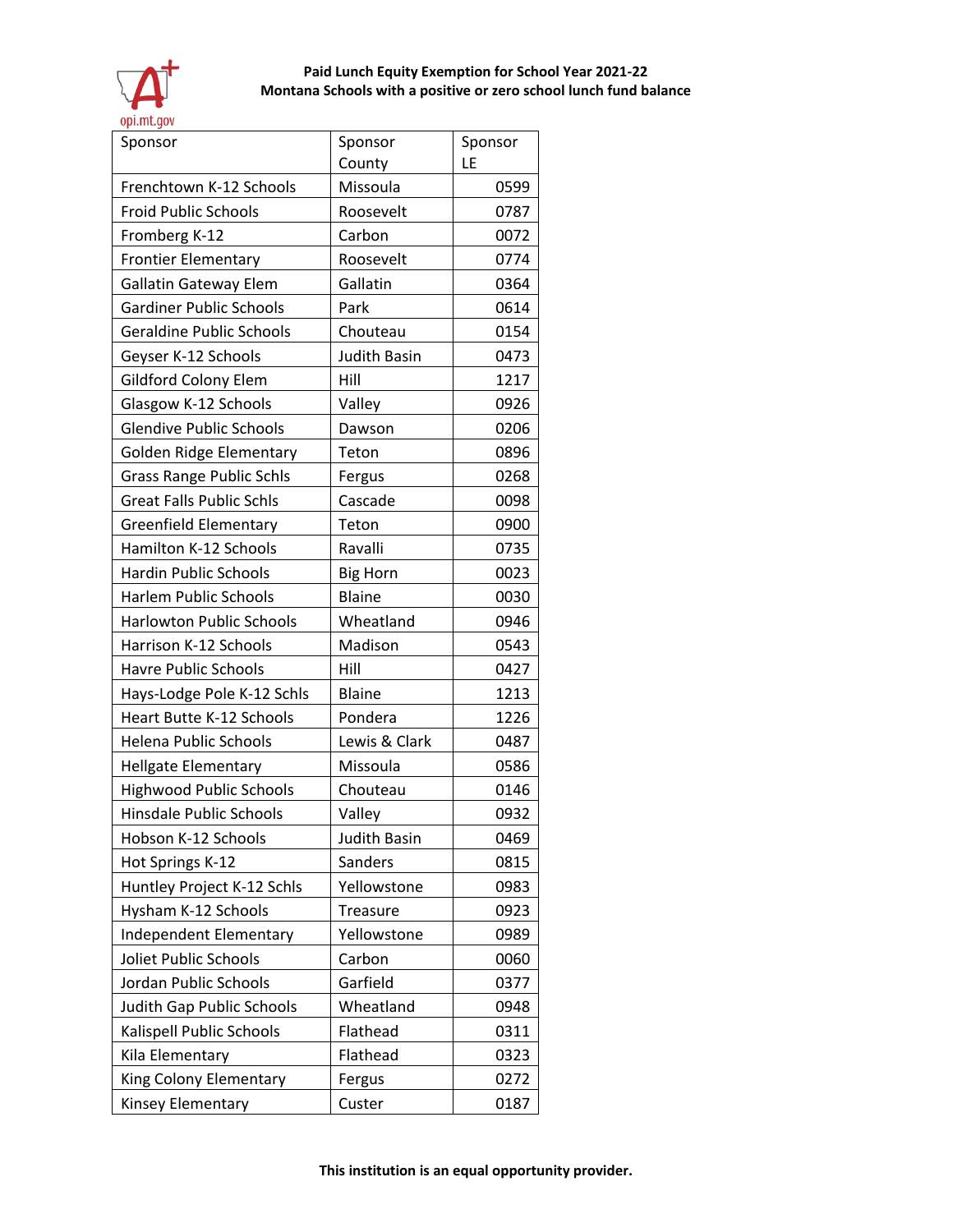

| Sponsor                         | Sponsor         | Sponsor |
|---------------------------------|-----------------|---------|
|                                 | County          | LE      |
| Kircher Elementary              | Custer          | 0173    |
| Lambert Public Schools          | Richland        | 0768    |
| Lame Deer Public Schools        | Rosebud         | 0792    |
| Laurel Public Schools           | Yellowstone     | 0970    |
| Lavina K-12 Schools             | Golden Valley   | 0411    |
| Lewistown Public Schools        | Fergus          | 0258    |
| Libby K-12 Schools              | Lincoln         | 0522    |
| Lima K-12 Schools               | Beaverhead      | 0009    |
| Lincoln K-12 Schools            | Lewis & Clark   | 1221    |
| Livingston Public Schools       | Park            | 0613    |
| Lockwood Public Schools         | Yellowstone     | 1241    |
| Lodge Grass Public Schls        | <b>Big Horn</b> | 0025    |
| Lolo Elementary                 | Missoula        | 0588    |
| Lone Rock Elementary            | Ravalli         | 0741    |
| Lustre Elementary               | Valley          | 0941    |
| Luther Elementary               | Carbon          | 1231    |
| Malta K-12 Schools              | Phillips        | 0659    |
| <b>Manhattan Public Schools</b> | Gallatin        | 0348    |
| <b>Marion Elementary</b>        | Flathead        | 0341    |
| Medicine Lake K-12 Schools      | Sheridan        | 0822    |
| <b>Melstone Public Schools</b>  | Musselshell     | 0607    |
| Miles City Public Schools       | Custer          | 0172    |
| Missoula Co Public Schls        | Missoula        | 0583    |
| <b>Monforton Elementary</b>     | Gallatin        | 0363    |
| Montana City Elementary         | Jefferson       | 0460    |
| <b>Moore Public Schools</b>     | Fergus          | 0273    |
| Morin Elementary                | Yellowstone     | 0976    |
| Nashua K-12 Schools             | Valley          | 0937    |
| North Star Public Schools       | Hill            | 1234    |
| Noxon Public Schools            | Sanders         | 0811    |
| <b>Olney-Bissell Elementary</b> | Flathead        | 0342    |
| Opheim K-12 Schools             | Valley          | 0935    |
| Park City Public Schools        | Stillwater      | 0846    |
| Philipsburg K-12 Schools        | Granite         | 0416    |
| <b>Pioneer Elementary</b>       | Yellowstone     | 0987    |
| <b>Plains Public Schools</b>    | Sanders         | 0803    |
| Plentywood K-12 Schools         | Sheridan        | 0828    |
| Plevna K-12 Schools             | Fallon          | 0256    |
| Polson Public Schools           | Lake            | 0478    |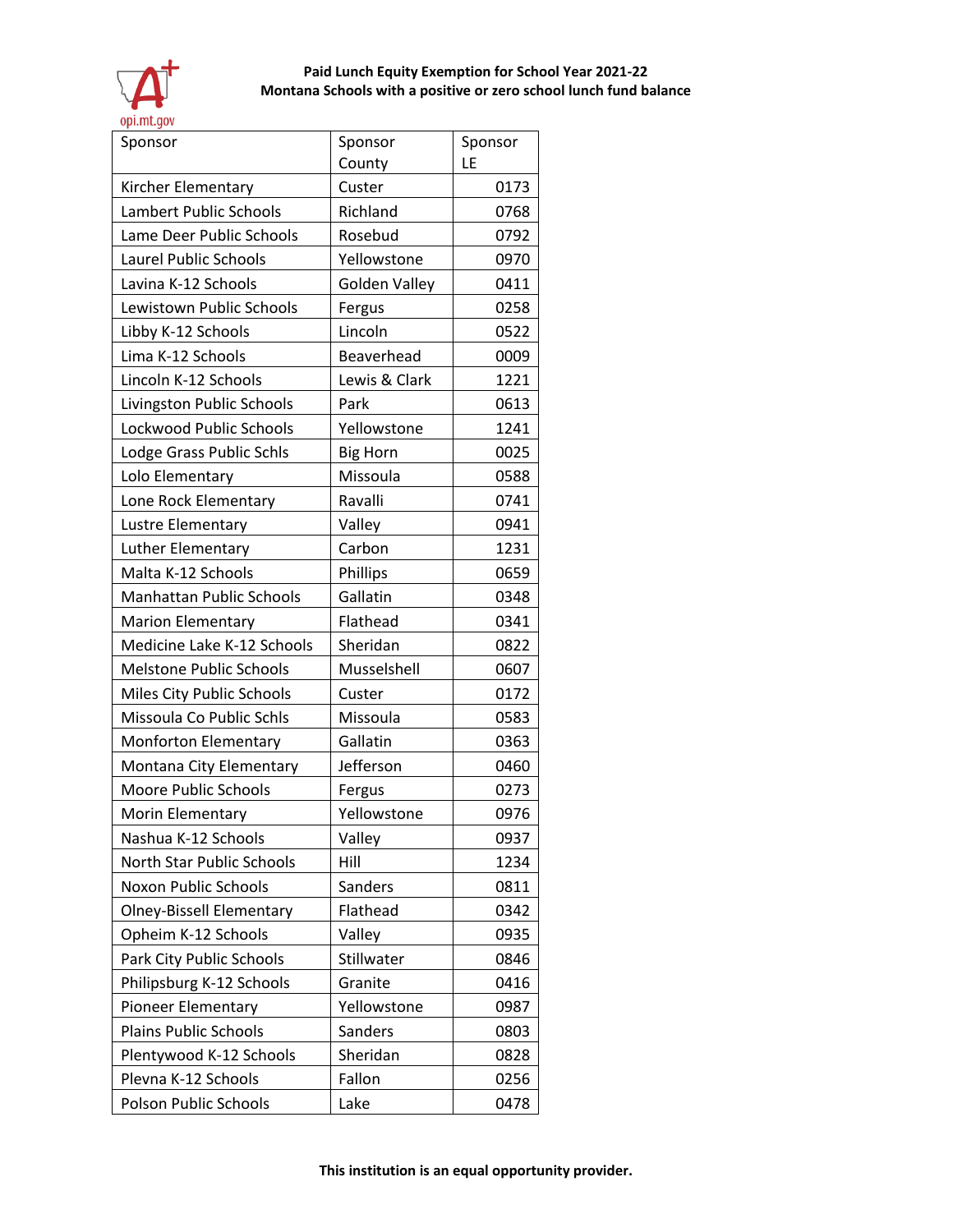

| Sponsor                          | Sponsor            | Sponsor |
|----------------------------------|--------------------|---------|
|                                  | County             | LE      |
| Poplar Public Schools            | Roosevelt          | 0776    |
| Potomac Elementary               | Missoula           | 0589    |
| <b>Power Public Schools</b>      | Teton              | 0894    |
| Pryor Public Schools             | <b>Big Horn</b>    | 0021    |
| Ramsay Elementary                | <b>Silver Bow</b>  | 0842    |
| Rapelje Public Schools           | Stillwater         | 0858    |
| Rau Elementary                   | Richland           | 0754    |
| Red Lodge Public Schools         | Carbon             | 0056    |
| <b>Reed Point Public Schools</b> | Stillwater         | 0850    |
| <b>Richey Public Schools</b>     | Dawson             | 0228    |
| Roberts K-12 Schools             | Carbon             | 0069    |
| Rocky Boy Public Schools         | Hill               | 1207    |
| Ronan Public Schools             | Lake               | 1200    |
| <b>Rosebud Public Schools</b>    | Rosebud            | 0795    |
| Roundup Public Schools           | Musselshell        | 0605    |
| Roy K-12 Schools                 | Fergus             | 0280    |
| Ryegate K-12 Schools             | Golden Valley      | 0407    |
| <b>Saco Public Schools</b>       | Phillips           | 0657    |
| Savage Public Schools            | Richland           | 0747    |
| Scobey K-12 Schools              | Daniels            | 0194    |
| Seeley Lake Elementary           | Missoula           | 0597    |
| <b>Shelby Public Schools</b>     | Toole              | 0910    |
| <b>Shepherd Public Schools</b>   | Yellowstone        | 0985    |
| <b>Sheridan Public Schools</b>   | Madison            | 0537    |
| Shields Valley Pub Schls         | Park               | 1227    |
| <b>Sidney Public Schools</b>     | Richland           | 0746    |
| <b>Somers Elementary</b>         | Flathead           | 0327    |
| St Ignatius K-12 Schools         | Lake               | 0481    |
| St Regis K-12 Schools            | Mineral            | 0582    |
| Stanford K-12 Schools            | Judith Basin       | 0464    |
| Stevensville Public Schls        | Ravalli            | 0732    |
| Sun River Valley Pub Schls       | Cascade            | 1225    |
| Sunburst K-12 Schools            | Toole              | 0903    |
| <b>Sunset Elementary</b>         | Missoula           | 0594    |
| Superior K-12 Schools            | Mineral            | 0579    |
| Swan River Elementary            | Flathead           | 0309    |
| Swan Valley Elementary           | Missoula           | 0596    |
| <b>Sweet Grass County HS</b>     | <b>Sweet Grass</b> | 0882    |
| <b>Target Range Elementary</b>   | Missoula           | 0593    |